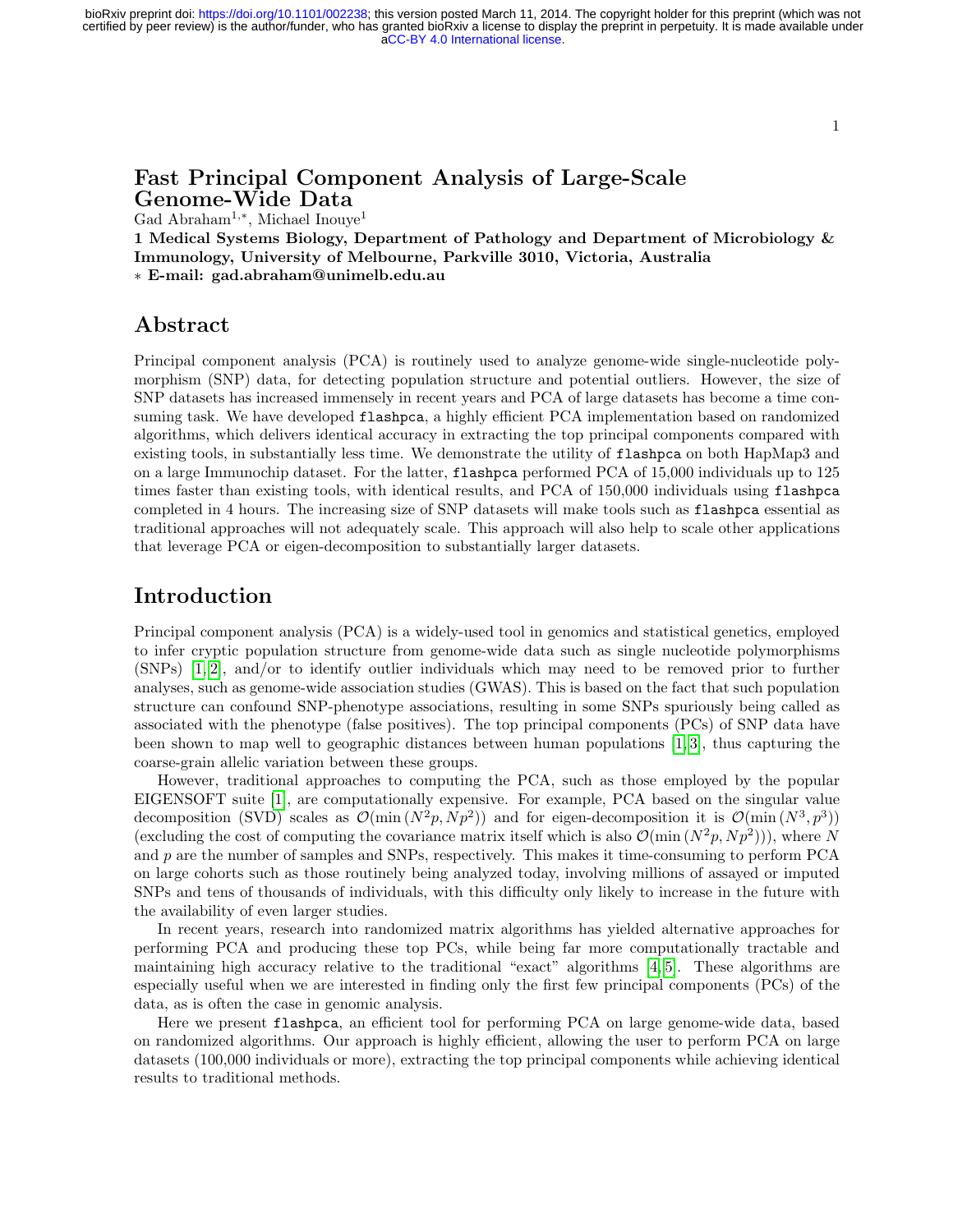# Results

First we used an LD-pruned HapMap3 genotype data [\[6\]](#page-6-0) consisting of 957 human individuals across 11 populations assayed for 14,389 SNPs (Materials). We compared flashpca with smartpca from EIGEN-SOFT v4.2<sup>[1](#page-1-0)</sup> and shellfish<sup>[2](#page-1-1)</sup>. In addition, we included the R 3.0.2 prcomp function which is based on SVD rather than eigen-decomposition, after replacing its original standardization with the one used by smartpca (Equation [4\)](#page-3-0). The analysis of HapMap3 data revealed the expected ancestry via the first two PCs (Figure 1a), with individuals of east Asian origin (CHB, CHD, JPT) clustered in the bottom right-hand side corner, those of European origin (TSI, CEU) in the top, and those of African origin in the bottom left-hand side corner (ASW, LWK, YRI, and MKK). All methods showed close to perfect agreement on the top PC (Figure 1b), with an absolute correlation of 1.00 between the 1st PC of each pair of methods (the sign of the eigenvectors is arbitrary hence the correlation may be negative as well). The next nine PCs showed close to perfect agreement as well (see Supplementary File 1 and the online documentation for results for PCs 1–10).

Next, we analyzed an LD-pruned celiac disease Immunochip dataset consisting of 16,002 individuals and 43,049 SNPs after thinning by LD [\[7\]](#page-6-1) (Materials). We then randomly sampled subsets of the original dataset with increasing size  $(N = 500, 1000, 2500, 5000, 7500, 10,000, 15,000)$ , and recorded wall time for flashpca, smartpca, and shellfish performing PCA on these subsets. We also examined larger setups  $(N = 50,000, 100,000,$  and 150,000) by duplicating the original dataset several times as required.

Due to the substantial time required by shellfish and smartpca to complete the largest runs, we only ran flashpca on the larger datasets ( $N \geq 50,000$ ) (we attempted to run shellfish on the  $N = 50,000$  dataset but it did not complete due to running out of memory, and we stopped smartpca after 100,000sec).

Each experiment was repeated three times. All programs used multi-threaded mode with 8 threads. All experiments were run on a machine with  $4 \times 10$ -core Intel Xeon E7-4850 CPU @ 2.00GHz with 512GiB RAM running 64-bit Ubuntu Linux 12.04. Note that wall time here is defined as time from program start to successful exit, inclusive of any loading of data, scaling, computation of the covariance matrix, eigendecomposition, and so on, however, the majority of the run time is taken by computing the covariance and the eigen-decomposition. smartpca was run without excluding potential population outliers.

Figure 2 shows that flashpca was substantially faster than either smartpca or shellfish: for analysis of 15,000 samples, flashpca took an average of 8 minutes, whereas smartpca required an average of almost 17h ( $\times$ 125 slower). Examining the large datasets, flashpca was able to analyze a dataset of  $N =$ 150,000 in ∼4h, which would not be sufficient time for smartpca to complete a PCA on 10,000 samples, as 6.5h were required for that. While shellfish was also substantially faster than smartpca, it was still considerably slower than flashpca when the number of individuals was large, with a run time of  $\sim$  1h for  $N = 15,000$  (and did not complete for subsets with  $N \geq 50,000$ ).

Importantly, the time taken by flashpca to compute PCA on  $N = 150,000$  did not differ much from the time taken on the  $N = 100,000$  subset; this is because flashpca automatically transposes the data when  $N > p$ , as the PCA can be computed on the original data or its transpose with only minor modifications to the algorithm; computing the  $p \times p$  covariance matrix and its eigen-decomposition has lower computational complexity than using the  $N \times N$  covariance matrix, for the same values of N and p, hence when  $N > p$  the main computational cost will not grow substantially with N.

### Discussion

Principal component analysis is an important tool in genomics for discovery of population structure or other latent structure in the data, such as batch effects. Early approaches such as smartpca from

<span id="page-1-0"></span><sup>1</sup><http://www.hsph.harvard.edu/alkes-price/software/>

<span id="page-1-1"></span><sup>2</sup><http://www.stats.ox.ac.uk/~davison/software/shellfish/shellfish.php>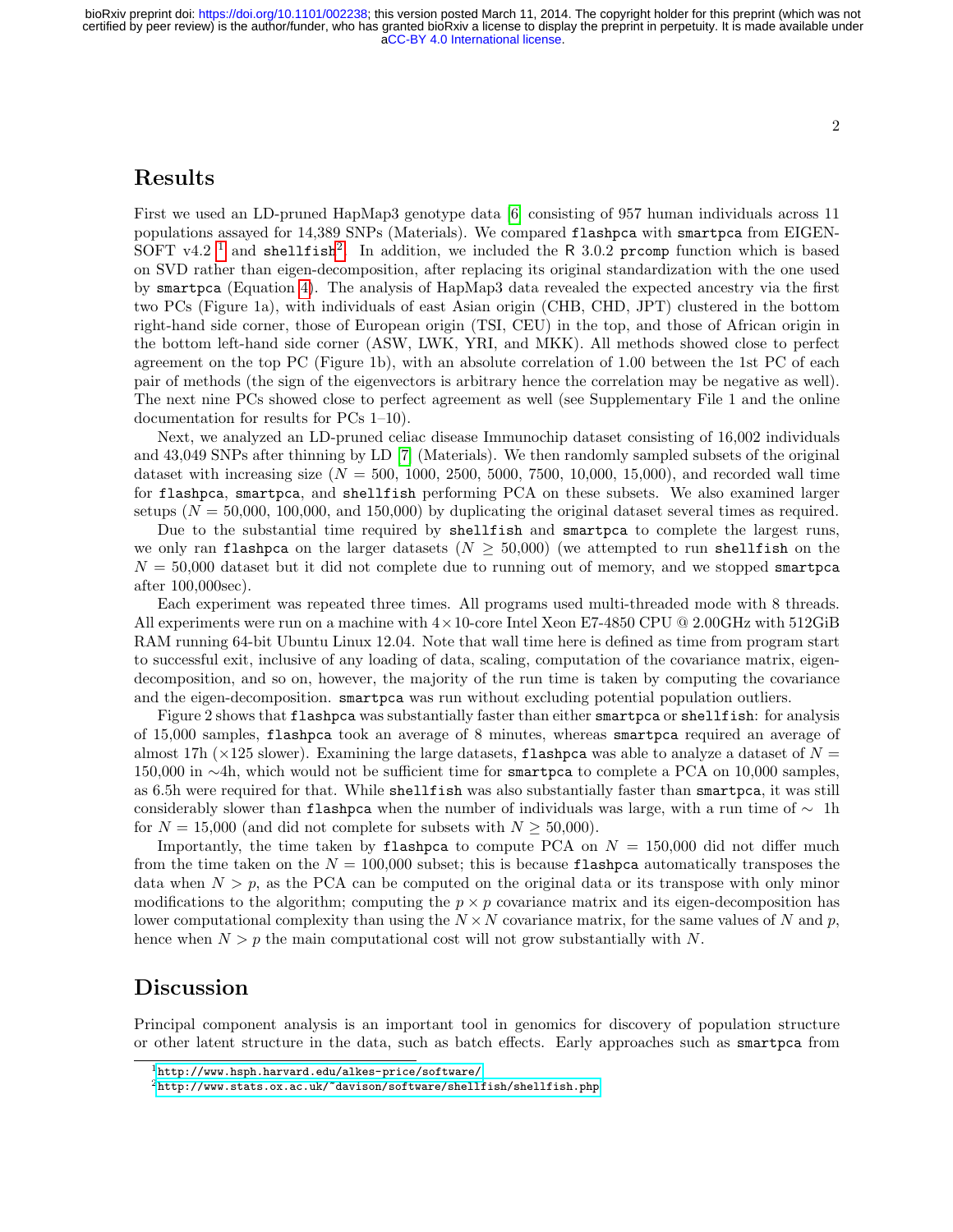3

EIGENSOFT have proven useful for this goal and have been widely used for analysis of SNP datasets. However, many current datasets assay tens of thousands of individuals, making traditional approaches extremely time consuming. In contrast, our approach, flashpca, is based on careful combination of randomized algorithms for PCA together with parallelization, and allows the analyst to easily perform PCA on large datasets consisting of many thousands of individuals in a matter of minutes to hours. Despite relying on an approximation strategy, this approach suffers from essentially no loss in accuracy for the top eigenvalues/eigenvectors compared with traditional approaches. One practical limitation of the current implementation of flashpca is its memory requirements for large datasets: using 15,000 individuals with 43K SNPs requires ∼14GiB RAM, and 150,000 requires ∼145GiB. Future work will involve reducing these memory requirements without incurring a substantial performance penalty. Randomized PCA also provides the potential to de-correlate samples ("whitening"), thus essentially removing the effects of population from data prior to further downstream association analysis [\[8\]](#page-6-2); this will be examined in future work. It has been shown that standard PCA may be an inconsistent estimator of the true principal components in certain high dimensional settings [\[9\]](#page-6-3), and there may be benefit from utilizing other approaches such as sparse  $(\ell_1$ -penalized) PCA [\[10,](#page-6-4)[11\]](#page-6-5); however, standard PCA remains widely used in practice and flashpca provides an effective way to perform such routine analyses highly efficiently.

More generally, the approach behind flashpca could prove useful for accelerating other methods that depend on performing a large number of eigen-decompositions across many samples, such as varLD [\[12\]](#page-6-6) which assesses local differences in SNP LD between populations or FaST-LMM which implements linear mixed models of SNP data [\[13\]](#page-6-7).

# Materials and Methods

### Ethics

All subjects included in the celiac disease dataset provided written and informed consent. For details, see the original publication [\[7\]](#page-6-1).

### Datasets

#### HapMap3

The HapMap phase 3 dataset consists of 1184 human individuals across 11 populations (ASW: African ancestry in Southwest USA; CEU: Utah residents with Northern and Western European ancestry from the CEPH collection; CHB: Han Chinese in Beijing, China; CHD: Chinese in Metropolitan Denver, Colorado; GIH: Gujarati Indians in Houston, Texas; JPT: Japanese in Tokyo, Japan; LWK: Luhya in Webuye, Kenya; MEX: Mexican ancestry in Los Angeles, California; MKK: Maasai in Kinyawa, Kenya; TSI: Toscani in Italia; YRI: Yoruba in Ibadan, Nigeria) assayed for 1,440,616 SNPs [\[6\]](#page-6-0). We performed QC on the data, including removal of SNPs with MAF $< 1\%$ , missingness  $> 1\%$ , and deviation from Hardy-Weinberg equilibrium  $P < 5 \times 10^{-6}$ . We removed non-founders and individuals with genotyping missingness  $> 1\%$ , leaving 957 individuals. Next, we removed several regions of high LD and/or known inversions (chr5: 44Mb–51.5Mb, chr6: 25Mb–33.5Mb, chr8: 8Mb–12Mb, chr11: 45Mb–57Mb) [\[14\]](#page-6-8). Fi-nally, we used PLINK [\[15\]](#page-6-9) --indep-pairwise 1000 10 0.02 to thin the SNPs by LD  $(r^2 \, < \, 0.02)$ , leaving 14,389 SNPs.

#### Celiac Disease Immunochip

The celiac disease Immunochip dataset [\[7\]](#page-6-1) consists of 16,002 case/control individuals of British descent, assayed for 139,553 SNPs. The QC has been previously described [\[7\]](#page-6-1). In addition, we removed SNPs with  $MAF < 0.5\%$  and non-autosomal SNPs, leaving 115,746 SNPs. Next, we removed the same four regions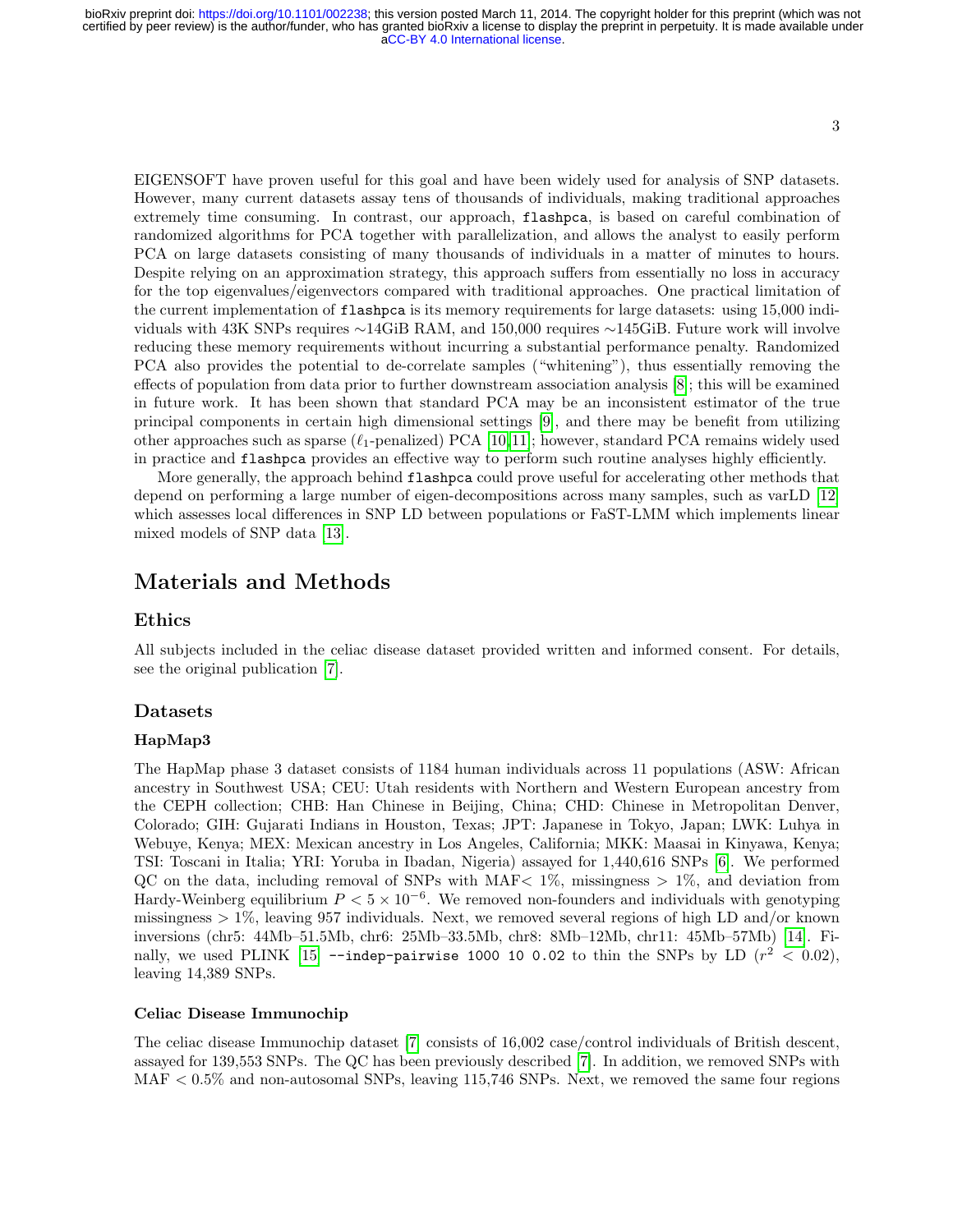as for the HapMap3 data, and finally, we thinned the SNPs by LD with PLINK --indep-pairwise 50 10 0.5, leaving 43,049 SNPs.

### Principal Component Analysis

We represent the genotypes as an  $N \times p$  matrix **X**, where the N samples index the rows and the p SNPs index the columns. We denote the transpose of the matrix as  $X<sup>T</sup>$ . For the following, we assume that the matrix **X** has been centered so that the mean of each column  $j$  is zero (see below for variants on this).

PCA relies on finding the eigenvectors of the  $N \times N$  covariance matrix  $\Sigma = XX^T$  (for notational clarity we will ignore the scaling  $\frac{1}{N-1}$  factor which can be accounted for later). This decomposition is performed using either the singular value decomposition (SVD) of the matrix  $\bf{X}$  or the eigen-decomposition of the covariance matrix itself.

The SVD of X is

$$
\mathbf{X} = \mathbf{U} \mathbf{D} \mathbf{V}^T,\tag{1}
$$

where U an is an  $N \times k$  matrix  $(\mathbf{U}^T \mathbf{U} = \mathbf{I})$  the columns of which are the eigenvectors of  $\mathbf{X} \mathbf{X}^T$ ,  $\mathbf{D}$  is a  $k \times k$  diagonal matrix of singular values (square root of the eigenvalues of  $\mathbf{X}\mathbf{X}^T$  and  $\mathbf{X}^T\mathbf{X}$ ), and V is a  $p \times k$  matrix ( $V^T V = I$ ) of the eigenvectors of  $X^T X$ , where k is the matrix rank (this SVD is also called the "economy SVD"). Note that SVD does not require the covariance matrix  $\Sigma$  to be computed explicitly.

In the eigen-decomposition approach, the covariance matrix  $\Sigma$  is first explicitly computed, then the eigen-decomposition is performed such that

<span id="page-3-1"></span>
$$
\Sigma = \mathbf{U}\Lambda\mathbf{U}^T,\tag{2}
$$

where  $diag(\Lambda) = \lambda_1, \ldots, \lambda_k = diag(D^2)$  are the eigenvalues and U is the matrix of eigenvectors as before.

The principal components (PCs) P of the data are given by the projection of the data onto the eigenvectors

$$
P = XV = UD,
$$
 (3)

where we usually truncate the matrix  $P$  to have as many columns as required for any down-stream analysis (say, 10).

Note that some tools, such as smartpca and shellfish, output the eigenvectors  $U$  as the principal components without weighting by the singular values D, leading to different scales for the PCs. In addition, since the (empirical) covariance is typically scaled by a factor of  $\frac{1}{N-1}$ , then in order to maintain the interpretation of the singular values **D** as the square-root of the eigen-values of the scaled covariance  $\frac{1}{N-1}$ **XX<sup>T</sup>**, the singular values must be scaled by a factor of  $\frac{1}{\sqrt{N-1}}$  as well (as implemented in  $\frac{1}{N-1}$  as well (as implemented in R's prcomp). Note, however, that these scale differences have no effect on the interpretation of the principal components for ascertaining or correcting for potential population structure in data.

In traditional PCA, such as that implemented in R's prcomp, prior to running the SVD/eigendecomposition itself, the matrix  $\bf{X}$  is first mean-centered by subtracting the per-column (SNP) average from each column. In contrast, smartpca  $[1]$ , first centers the data, then divides by a quantity proportional to the standard deviation of a binomial random variable with success probability  $p_i$ 

<span id="page-3-0"></span>
$$
\mathbf{X'}_{ij} = \frac{\mathbf{X}_{ij} - \mu_j}{\sqrt{p_j(1 - p_j)}},\tag{4}
$$

where  $p_j = \mu_j/2$  and  $\mu_j = \frac{1}{N} \sum_{i=1}^N \mathbf{X}_{ij}$ . To maintain compatibility with smartpca, flashpca employs the same standardization method by default (other scaling methods are available as well).

4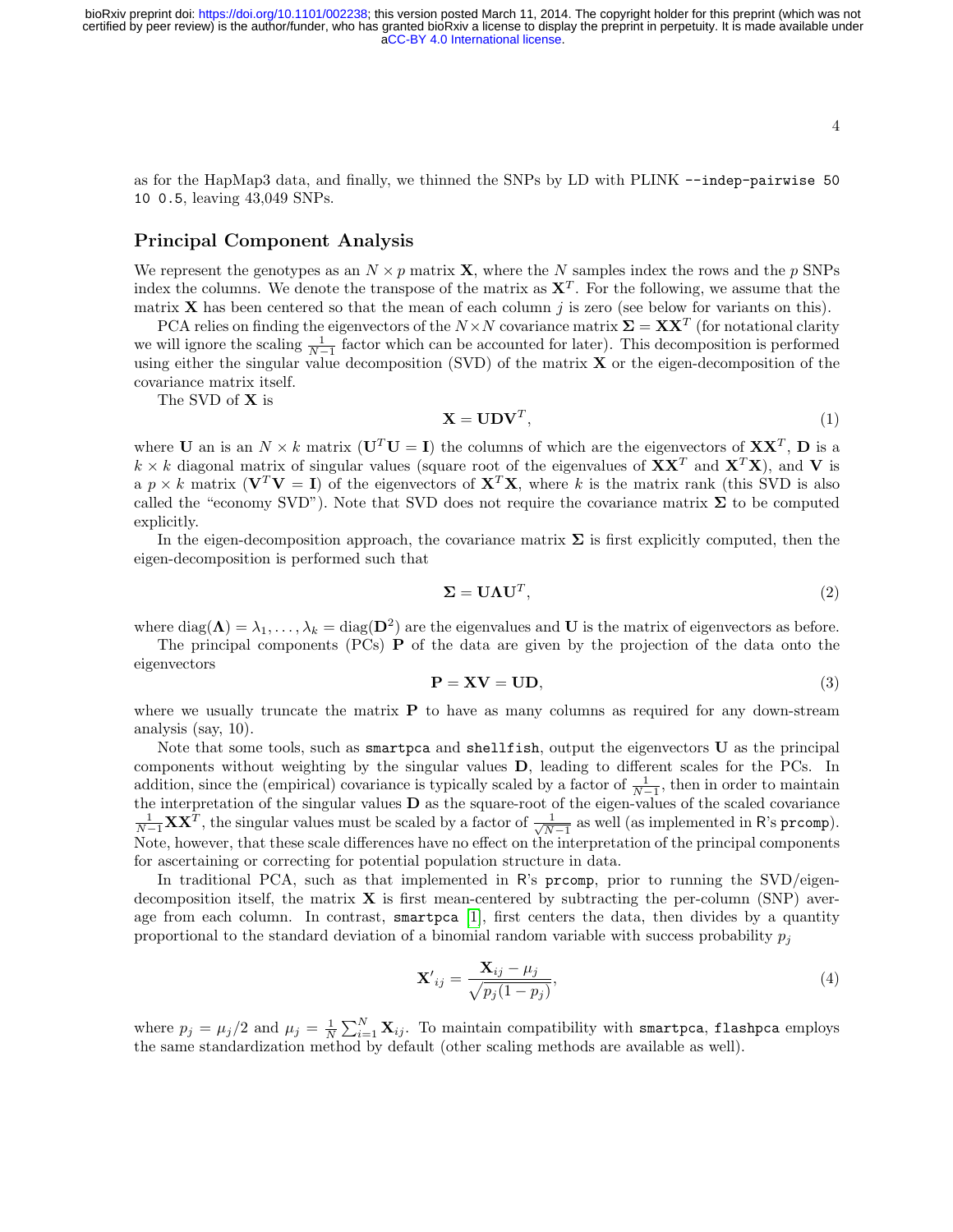Algorithm 1: Pseudocode for the eigen-decomposition variant of the fast PCA, based on the randomized algorithm of [\[5\]](#page-5-4) for the case where  $N < p$ . standardize( $\cdot$ ) is the standardization in Equation [4.](#page-3-0) randn $(m, n)$  is a function generating an  $m \times n$  iid multivariate normal matrix, e is the user-defined number of extra dimensions,  $qr(\cdot)$  is the QR decomposition, normalize( $\cdot$ ) is a function that divides each column j by its  $\ell_2$  norm  $\sqrt{\sum_{i=1}^N \mathbf{X}_{ij}^2}$ , eigen( $\cdot$ ) is the eigen-decomposition producing the d-top eigenvectors  $\tilde{\mathbf{U}}_d$  and vector of d-top eigenvalues  $\boldsymbol{\lambda}_d$ .  $\mathbf{P}_d$  is the matrix of d principal components.

 $X' =$ standardize $(X)$  $\mathbf{R} = \text{randn}(p, d + e)$  $Y = \text{normalize}(X'R)$  $\Sigma = \mathbf{X}'\mathbf{X}'^T$ for *iter*  $= 1$ *: maxiter* do  $\mathbb{R}$  $Y =$  normalize( $\Sigma Y$ ) end  $[\mathbf{Q}, \mathbf{R}] = \text{qr}(\mathbf{Y})$  $\mathbf{B} = \mathbf{Q}^T \mathbf{X}$  $\mathbf{S} = \mathbf{B} \mathbf{B}^T$  $[\tilde{\mathbf{U}}_d, \boldsymbol{\lambda}_d] = \text{eigen}(\mathbf{S})$  $\mathbf{U}_d = \dot{\mathbf{Q}} \tilde{\mathbf{U}}_d$  $\mathbf{D}_d = \text{diag}(\sqrt{\frac{\boldsymbol{\lambda}_d}{N-1}})$  ${\bf P}_d = {\bf U}_d {\bf D}_d$ 

### <span id="page-4-0"></span>Fast Principal Component Analysis

Performing PCA on large matrices (with both  $N$  and  $p$  large), is time consuming with traditional approaches. To enable fast PCA, we employ an algorithm based on a randomized PCA approach [\[5\]](#page-5-4). Briefly, randomized PCA relies on first constructing a relatively small matrix that captures the top eigenvalues and eigenvectors of the original data, with high probability. Next, standard SVD or eigen-decomposition is performed on this reduced matrix, producing near identical results to what would have been achieved using a full analysis of the original data. Since in most genomic applications we are interested only in a few of the top eigenvectors of the data (typically 10), this allows reduction of the data to a substantially smaller matrix, and the computational cost of decomposing this matrix is negligible (see Algorithm [1\)](#page-4-0). (Note, however, that this method is general and is just as useful for extracting a much larger number of PCs).

Focusing on the eigen-decomposition approach (Equation [2\)](#page-3-1), the two main computational bottlenecks are (i) computing the  $N \times N$  covariance matrix  $\Sigma$  and (ii) when N is large, the eigen-decomposition step itself. In our fast PCA approach, the first bottleneck cannot be avoided but can be mitigated through parallel computation (see Implementation). The second bottleneck is circumvented via the randomized approach, by constructing a matrix **B** of size  $(d+e) \times p$ , from which the small  $(d+e) \times (d+e)$  matrix  $BB<sup>T</sup>$  is formed and used for the eigen-decomposition, where d is the number of required eigenvectors (say 10), and e is the number of auxiliary dimensions used to increase accuracy which can be discarded later. We have found that a total dimension of  $d + e = 200$  is more than sufficient for producing good results in the first 10 PCs; hence the eigen-decomposition need only be performed on  $200 \times 200$  matrix while producing near identical results to a full PCA on the original data.

Another computational shortcut for the case where  $N > p$ , applying equally to PCA and to randomized PCA, is simply transposing the data X, then standardizing the rows instead of the columns. An identical PCA algorithm is then run on the transposed data, with the only difference being that the

5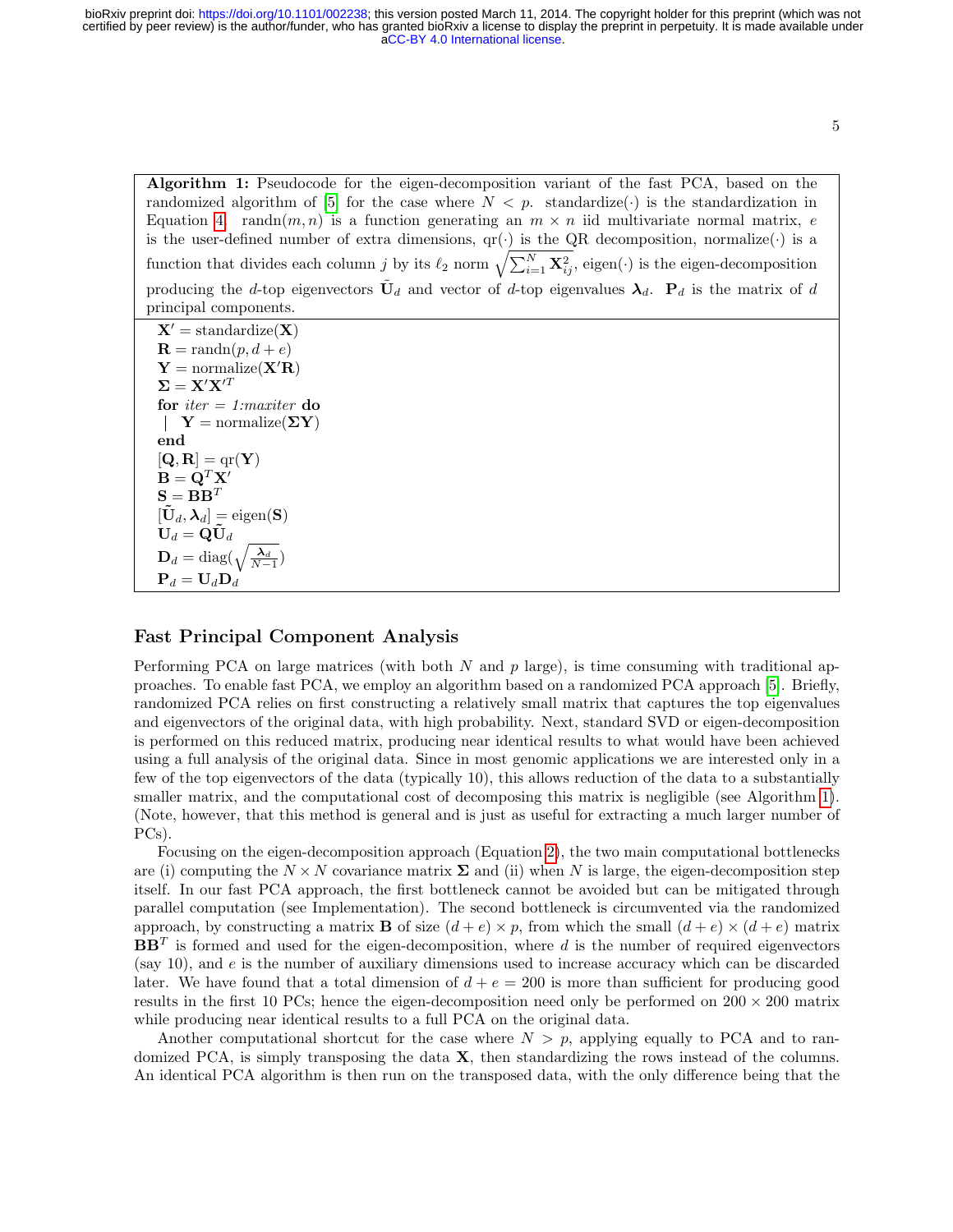estimated matrix  $U_d$  will now contain the top-d eigenvectors of  $X'^T X'$  instead of  $X' X'^T$ , and hence the final d principal components will be  $P_d = X'U_d$ . This procedure makes it possible to analyze large datasets with  $N \gg p$  at a cost not much greater than when  $N = p$ .

While the SVD approach is generally recommended for reasons of better numerical stability and speed, we have found that when N and  $p$  are in the thousands, the above eigen-decomposition approach is substantially faster since the matrix multiplication is trivially parallelizable (and is parallelized in practice in flashpca), allowing the decomposition to be performed on the small matrix  $S = BB<sup>T</sup>$  which is of size  $(d+e) \times (d+e)$  rather than a more expensive non-parallelized SVD of the matrix **B**, which is an  $N \times (d + e)$  matrix, with no discernible effect on accuracy of the top principal components; however, both methods are implemented in flashpca (yet another possibility is to perform SVD on S, but this is not implemented yet).

### Implementation

**flashpca** is implemented in  $C++$  and relies on Eigen [\[16\]](#page-6-10), a  $C++$  header-only library of numerical linear algebra algorithms, which allows for native parallelization of certain computations through OpenMP threads when multiple CPU cores are available. flashpca natively reads PLINK [\[15\]](#page-6-9) SNP-major BED files, avoiding the need to convert these files to other formats. flashpca is licensed under the GNU Public License (GPL) v3; source code and documentation are available at [https://github.com/gabraham/](https://github.com/gabraham/flashpca) [flashpca](https://github.com/gabraham/flashpca).

Prior to PCA, thinning of the SNPs by LD and removal of regions with known high LD or other artefacts such as inversions have been recommended  $[1, 14]$  $[1, 14]$ , as high correlations between the SNPs can distort the resulting eigenvectors. For this purpose we recommend using PLINK  $v^2$  which is substantially faster than PLINK v1.07. Reducing a dataset to  $\sim 10,000-50,000$  SNPs is usually sufficient to achieve an accurate PCA, and can be done using --indep-pairwise.

# Acknowledgments

We acknowledge support and funding from NHMRC grant no. 1062227. MI was supported by an NHMRC Early Career Fellowship (no. 637400). We thank the chief investigators of celiac disease Immunochip study (David van Heel and Cisca Wijmenga) for kindly providing the data.

### <span id="page-5-0"></span>References

- 1. Price AL, Patterson NJ, Plenge RM, Weinblatt ME, et al. (2006) Principal components analysis corrects for stratification in genome-wide association studies. Nat Genet 38: 904–909.
- <span id="page-5-1"></span>2. Patterson N, Price AL, Reich D (2006) Population Structure and Eigenanalysis. PLoS Genet 2: e190.
- <span id="page-5-2"></span>3. Novembre J, Johnson T, Bryc K, Kutalik Z, Boyko AR, et al. (2008) Genes mirror geography within Europe. Nature 456: 98–101.
- <span id="page-5-3"></span>4. Halko N, Martinsson PG, Shkolnisky Y, Tygert M (2011) An Algorithm for the Principal Component Analysis of Large Data Sets. SIAM Journal on Scientific Computing 33: 2580–2594.
- <span id="page-5-4"></span>5. Halko N, Martinsson PG, Tropp JA (2011) Finding Structure with Randomness: Probabilistic Algorithms for Matrix Decompositions. SIAM Review 53: 217–288.

<span id="page-5-5"></span> $3$ <https://www.cog-genomics.org/plink2>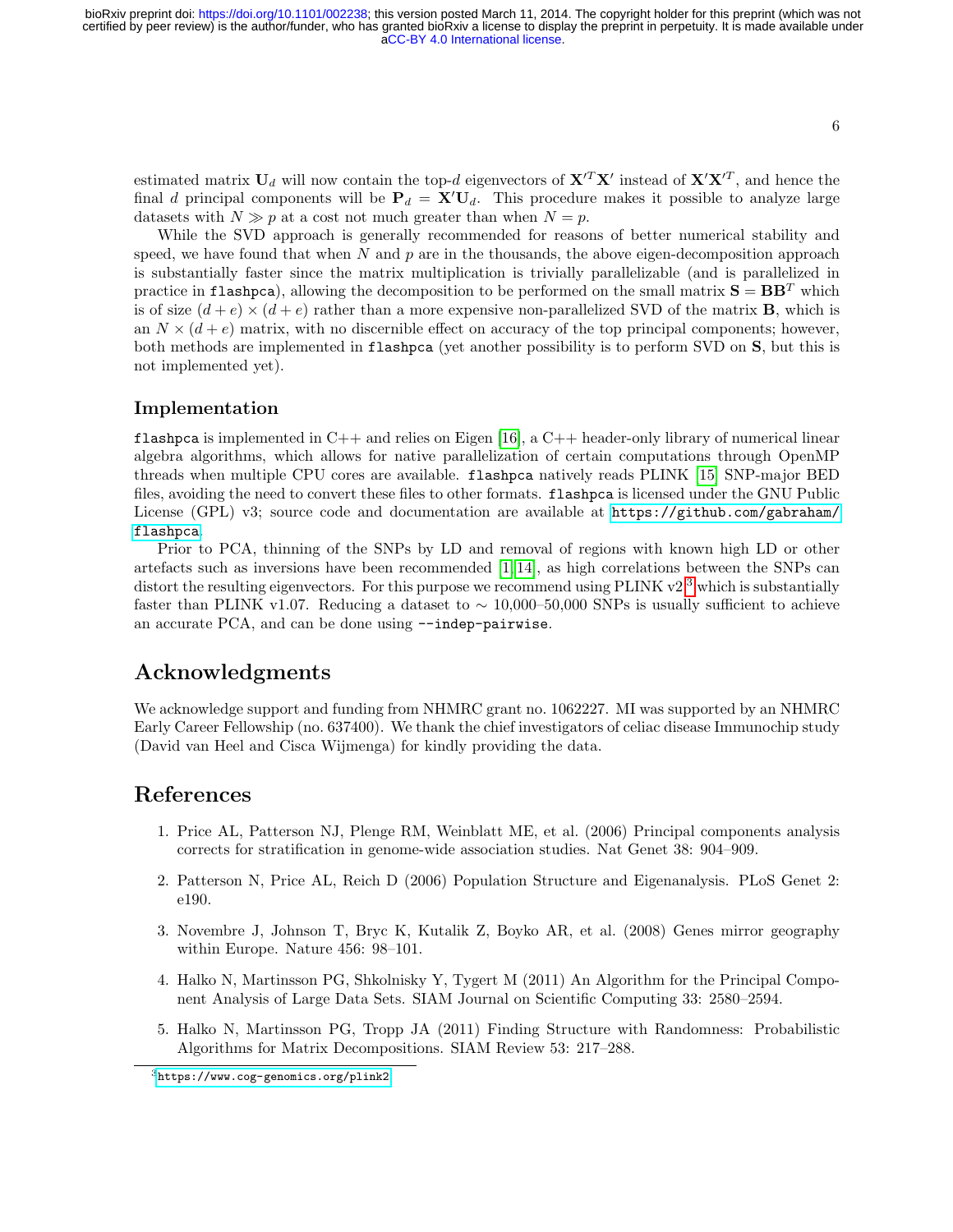- <span id="page-6-0"></span>6. International HapMap 3 Consortium (2010) Integrating common and rare genetic variation in diverse human populations. Nature 467: 52–58.
- <span id="page-6-1"></span>7. Trynka G, Hunt Ka, Bockett Na, Romanos J, Mistry V, et al. (2011) Dense genotyping identifies and localizes multiple common and rare variant association signals in celiac disease. Nat Genet 43: 1193–201.
- <span id="page-6-2"></span>8. Rakitsch B, Lippert C, Stegle O, Borgwardt K (2013) A Lasso Multi-Marker Mixed Model for Association Mapping with Population Structure Correction. Bioinformatics 2: 206–214.
- <span id="page-6-3"></span>9. Johnstone IM, Lu AY (2009) On Consistency and Sparsity for Principal Components Analysis in High Dimensions. Journal of the American Statistical Association 104: 682–693.
- <span id="page-6-4"></span>10. Zou H, Hastie T, Tibshirani R (2006) Sparse Principal Component Analysis. Journal of Computational and Graphical Statistics 15: 265–286.
- <span id="page-6-5"></span>11. Lee S, Epstein MP, Duncan R, Lin X (2012) Sparse Principal Component Analysis for Identifying Ancestry-Informative Markers in Genome-Wide Association Studies. Genetic Epidemiology 302: 293–302.
- <span id="page-6-6"></span>12. Ong RTH, Teo YY (2010) varLD: a program for quantifying variation in linkage disequilibrium patterns between populations. Bioinformatics 26: 1269–70.
- <span id="page-6-7"></span>13. Lippert C, Listgarten J, Liu Y, Kadie CM, Davidson RI, et al. (2011) FaST linear mixed models for genome-wide association studies. Nature Methods 8: 833–5.
- <span id="page-6-8"></span>14. Fellay J, Ge D, Shianna K, Colombo S, Ledergerber B, et al. (2009) Common Genetic Variation and the Control of HIV-1 in Humans. PLoS Genet 5: e1000791.
- <span id="page-6-9"></span>15. Purcell S, Neale B, Todd-Brown K, Thomas L, Ferreira MA, et al. (2007) PLINK: a tool set for whole-genome association and population-based linkage analyses. Am J Hum Genet 81: 559–575.
- <span id="page-6-10"></span>16. Guennebaud G, Jacob B, et al. (2010). Eigen v3. http://eigen.tuxfamily.org.

# Figure Legends

Figure 1: (a) The first two principal components from analyzing the HapMap3 dataset. (b) Scatter plots showing near-perfect absolute Pearson correlation (lower left-hand corner) between the 1st PCs estimated by smartpa, flashpca, shellfish, and R's prcomp (using the standardization from Equation [4\)](#page-3-0). Note that since eigenvectors are only defined up to sign, the correlations may be negative as well as positive. In addition, the scale of the PCs may differ between the methods, however, this has no bearing on the interpretation of the PCs.

Figure 2: Total wall time (seconds) for flashpca versus EIGENSOFT's smartpca and shellfish on increasing subsets of the celiac disease dataset, employing multi-threaded mode (8 threads), using 43,049 SNPs. shellfish did not complete PCA for the  $N \geq 50,000$  subsets, and smartpca was stopped after 100,000sec. The results shown are averages over 3 runs. Results for  $N \le 15,000$  are based on subsamples of the original dataset  $N = 16,002$  (light blue background), whereas results for  $N \ge 50,000$ are based on duplicating the original samples (light yellow background).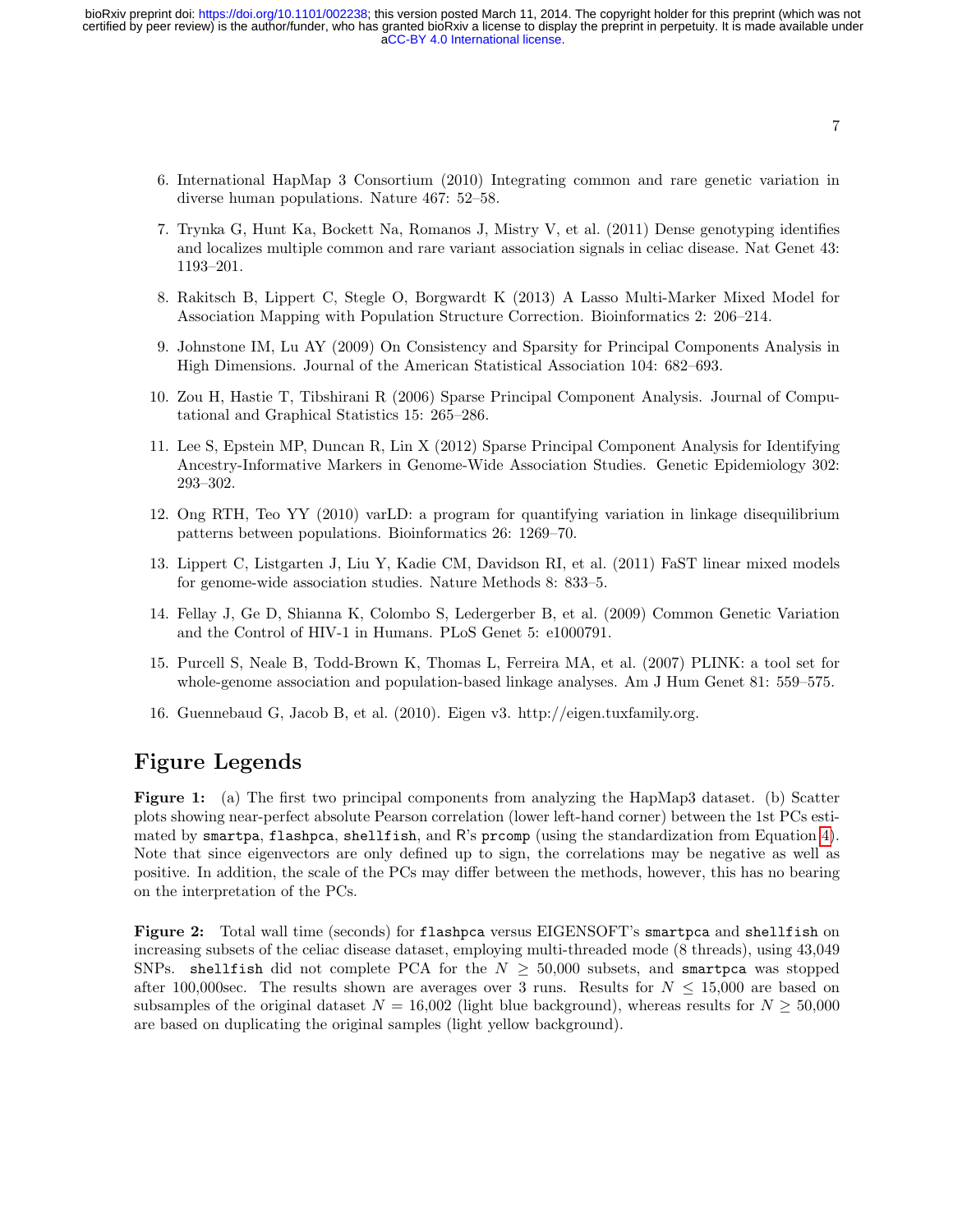bioRxiv preprint doi: https://doi.org/10.1101/002238; this version posted March 11, 2014. The copyright holder for this preprint (which was not certified by peer review) is the author/funder, who has granted bioRxiv a lice



 $-1.00$ 

 $-1.00$ 

 $0.02$ 

 $\overline{a}$ 

 $\circ$ 

 $-40$ 

 $-0.04$ 

 $1.00$ 

1.00

shellfish

1.00

 $-0.04$ 

 $0.02$ 

Figure 1

 $1.5$ 

a

 $1.5$ 

 $\ddot{0}$ 

 $0.5$ 

 $0.0$ 

 $-0.5$ 

 $-1.0$ 

 $-1.0$ 

 $-0.5$ 

 $0.0$ 

PC<sub>1</sub>

 $0.5\,$ 

 $1.0\,$ 

PC2

 $-0.04$ 

 $\overline{\mathsf{R}}$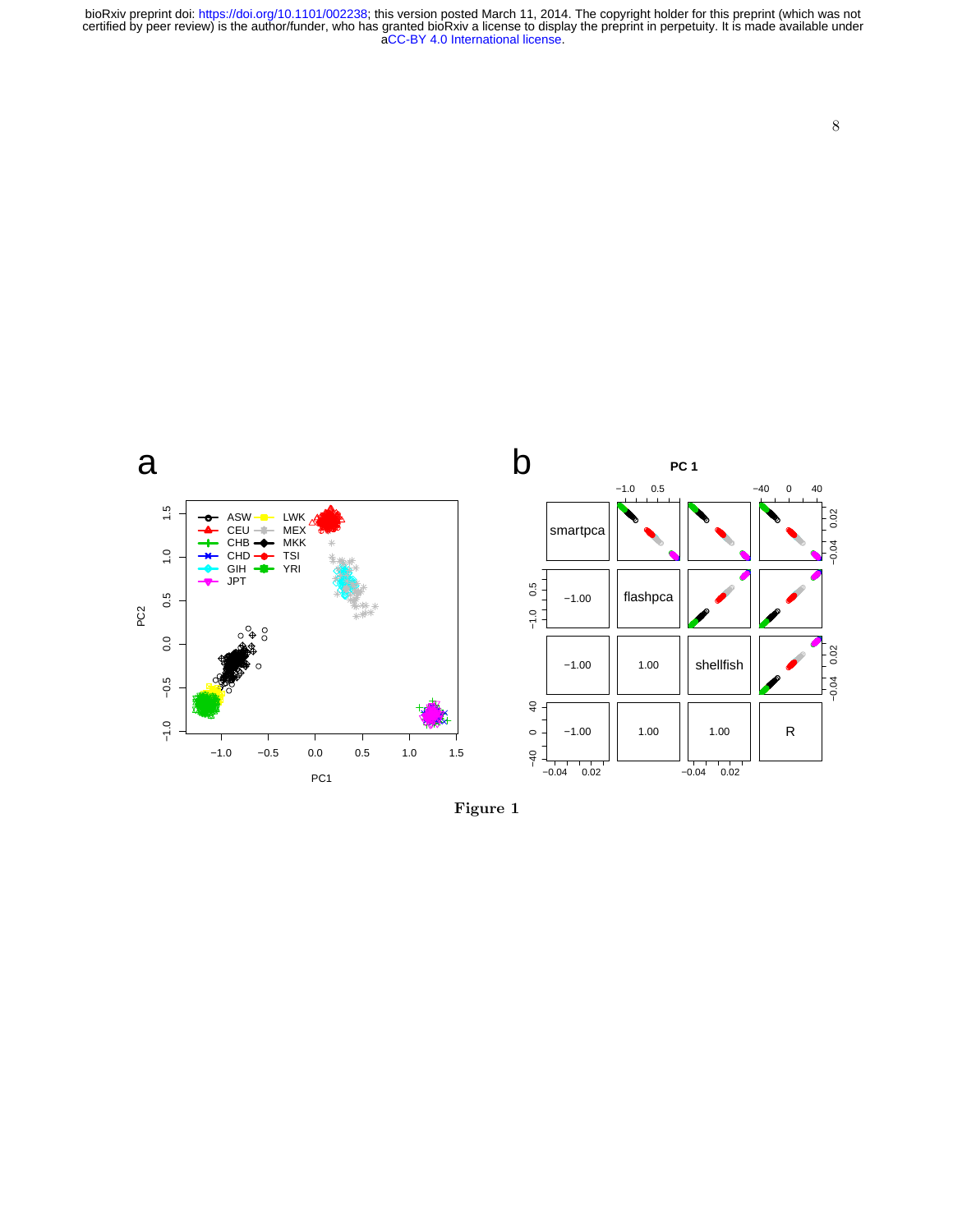



Figure 2